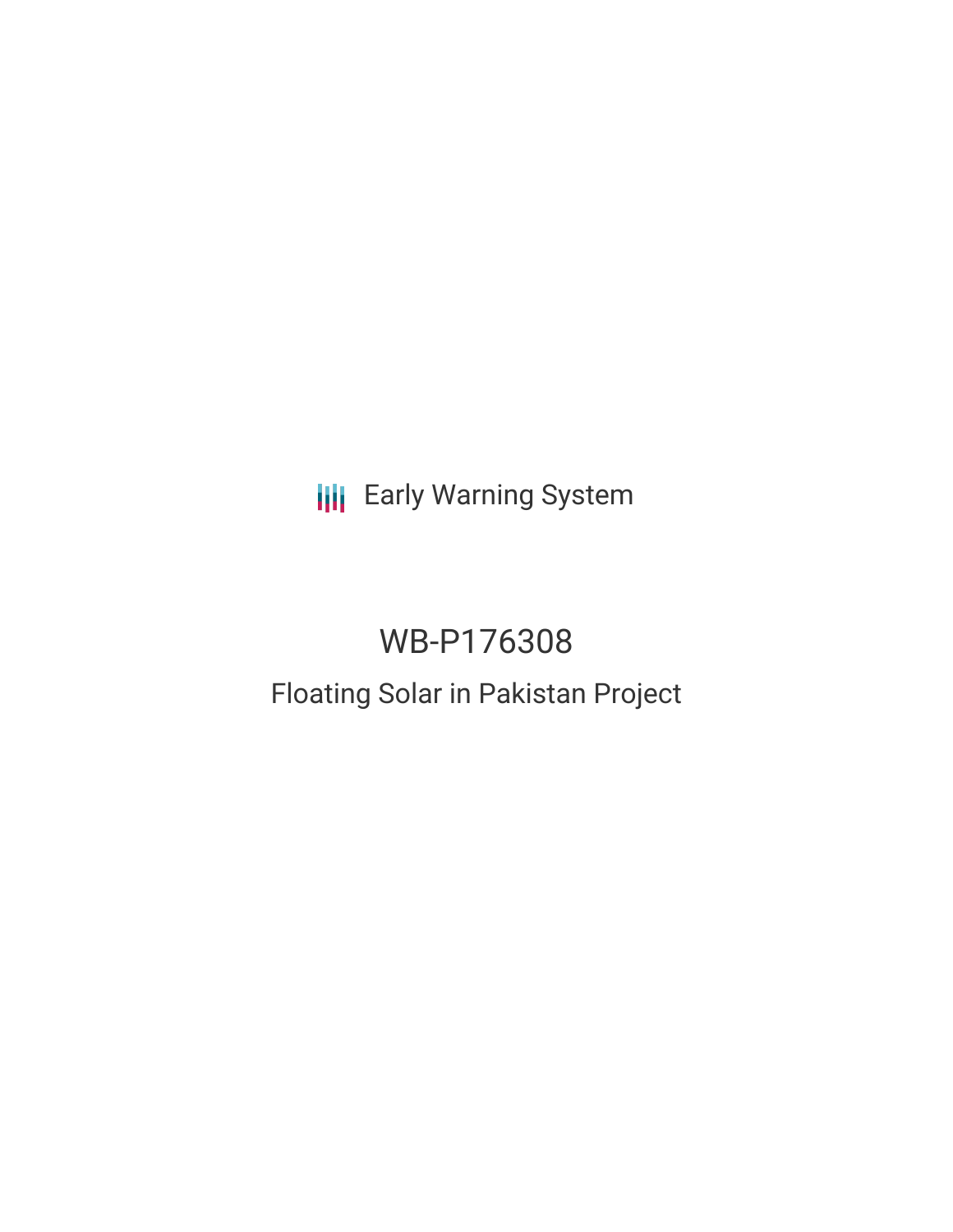

### **Quick Facts**

| <b>Countries</b>               | Pakistan         |
|--------------------------------|------------------|
| <b>Financial Institutions</b>  | World Bank (WB)  |
| <b>Status</b>                  | Proposed         |
| <b>Bank Risk Rating</b>        | U                |
| <b>Sectors</b>                 | Energy           |
| <b>Investment Amount (USD)</b> | \$385.00 million |
| <b>Project Cost (USD)</b>      | \$400.00 million |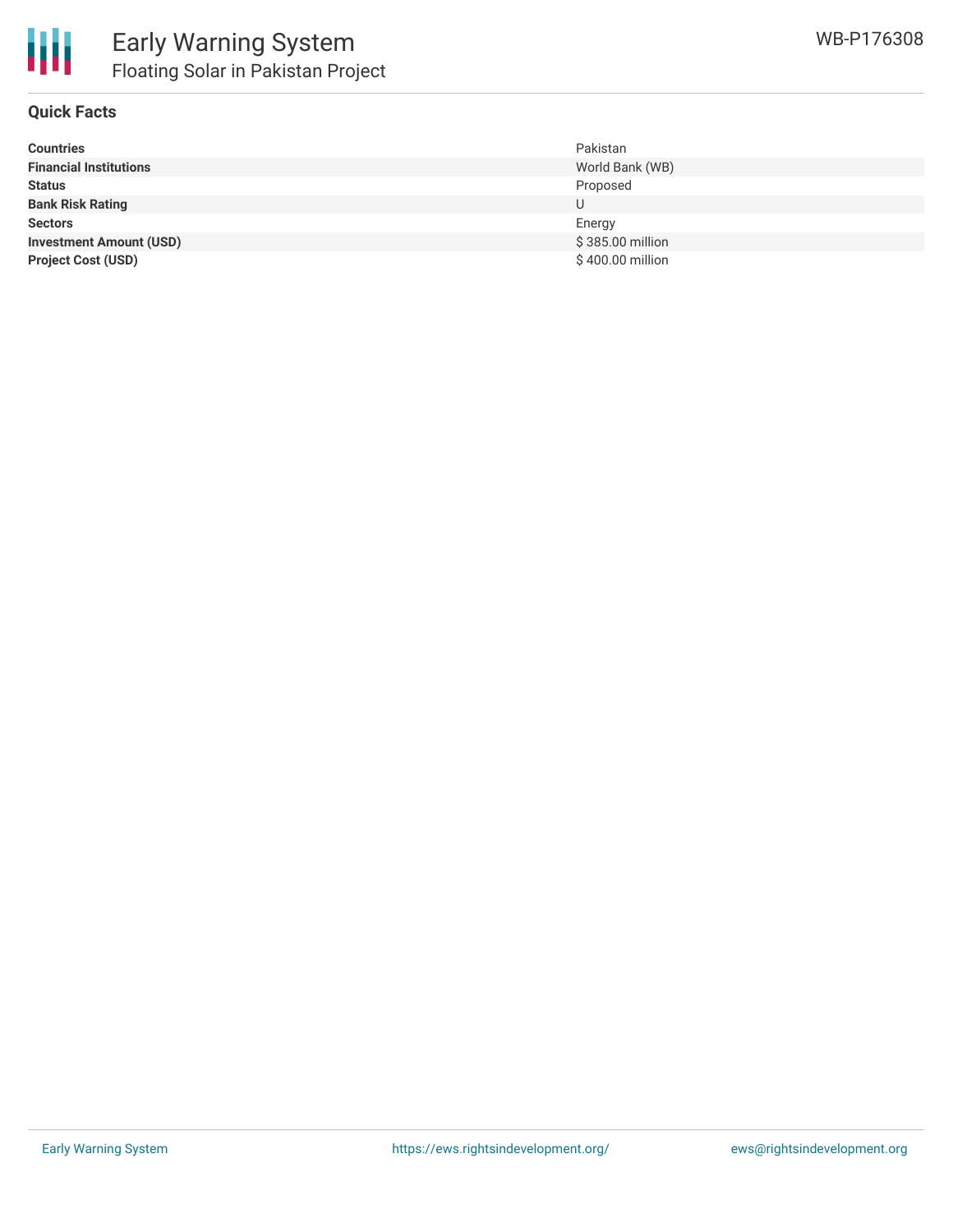

## **Project Description**

No information available at the time of writing, Feb. 20, 2021.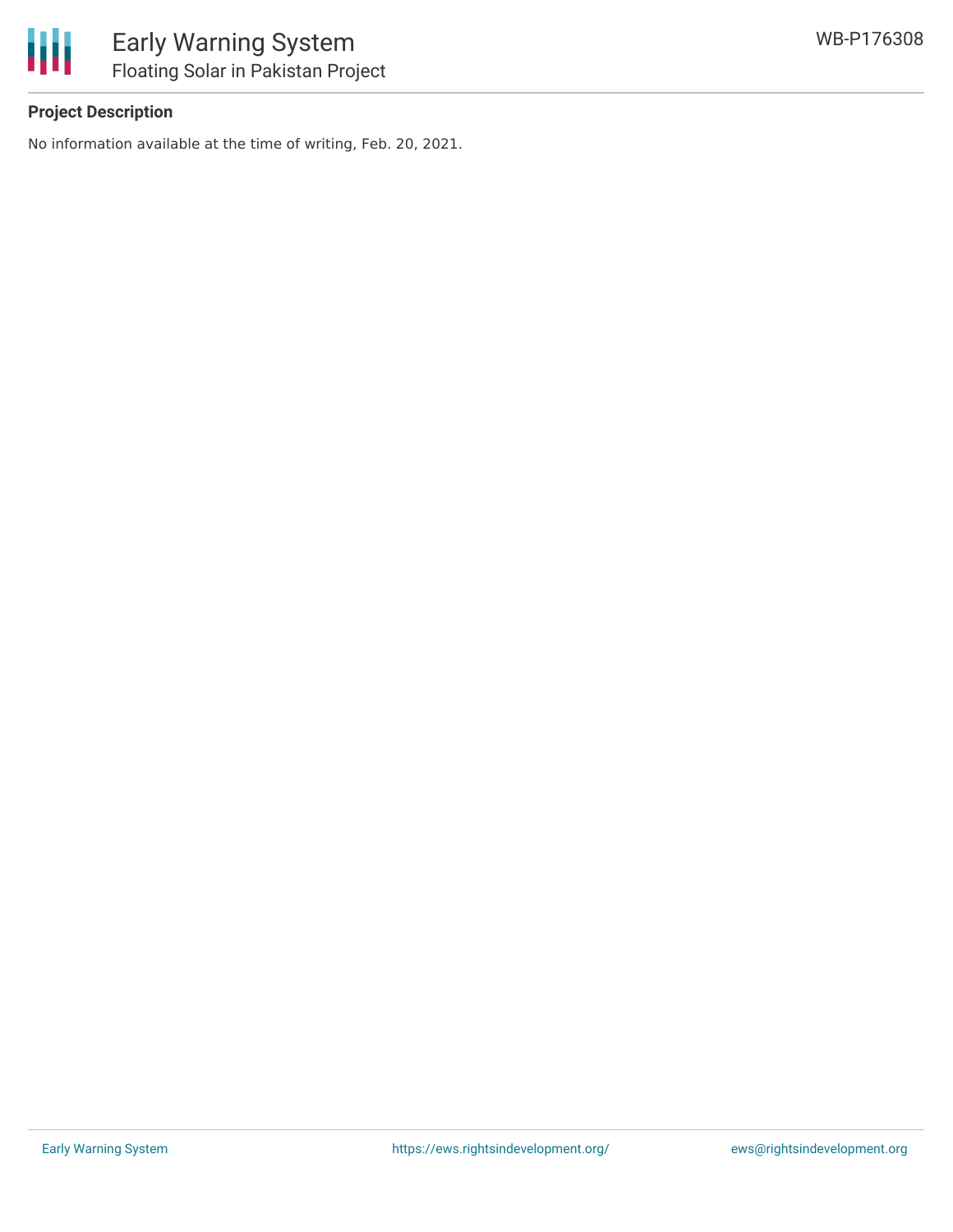### **Investment Description**

World Bank (WB)